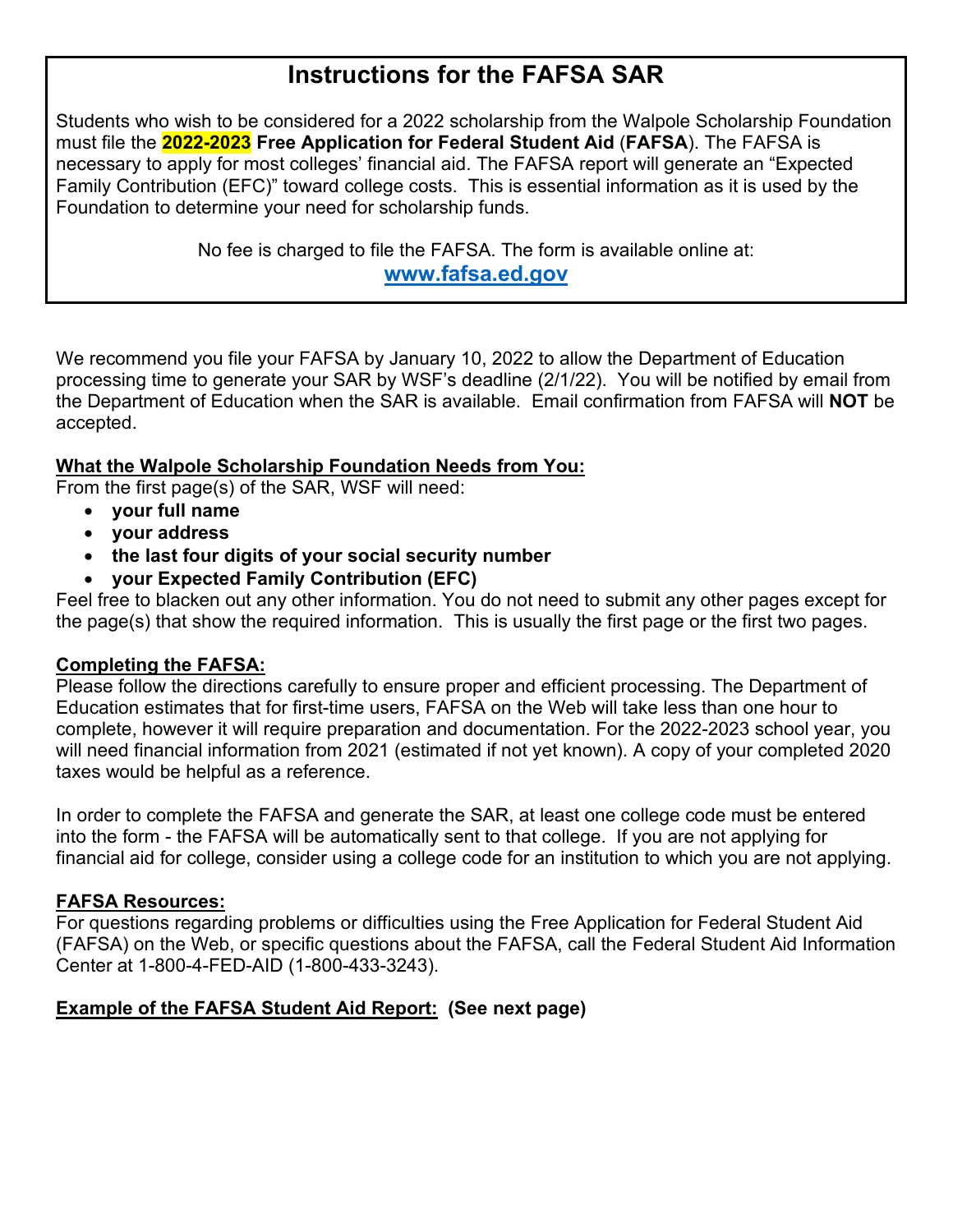

WHAT YOU MUST DO NOW (Use the checklist below to make sure that all of your issues are resolved.)

If you need to make corrections to your information, click 'Make FAFSA Corrections' on the 'My FAFSA' page using your FSA ID. If you need additional help with your SAR, contact your school's financial aid office or click the 'Help' icon on the FAFSA home page. If your mailing address or e-mail address changes, you can make the correction online.

#### The SAR summarizes the information you submitted on your 2022- 2023 Free Application for Federal Student Aid (FAFSA).

| Application Receipt Date: | 10/01/2021 | XXX-XX-XXX                                       |
|---------------------------|------------|--------------------------------------------------|
| Processed Date:           | 10/02/2021 | <b>EFC: 9999</b><br><b>EFC must not be blank</b> |
|                           |            | 9999<br>DRN:                                     |

#### **Comments About Your Information**

Learn about federal tax benefits for education, including the *American Opportunity Tax Credit* (AOTC).

Based on the information we have on record for you, your EFC is 9999. You are not eligible for a Federal Pell Grant but you may be eligible for other aid. Your school will use your EFC to determine your financial aid eligibility for other federal grants, loans, and work-study, and possible funding from your state and school.

We have forwarded your name to Selective Service for registration, as you requested. They will process your registration request 30 days prior to your 18th birthday.

## Federal Student Aid FAFSA.gov An OFFICE of the U.S. DEPARTMENT of EDUCATION

**2022-2023 Electronic Student Aid Report (SAR) Make sure the SAR Report reflects the next school year**